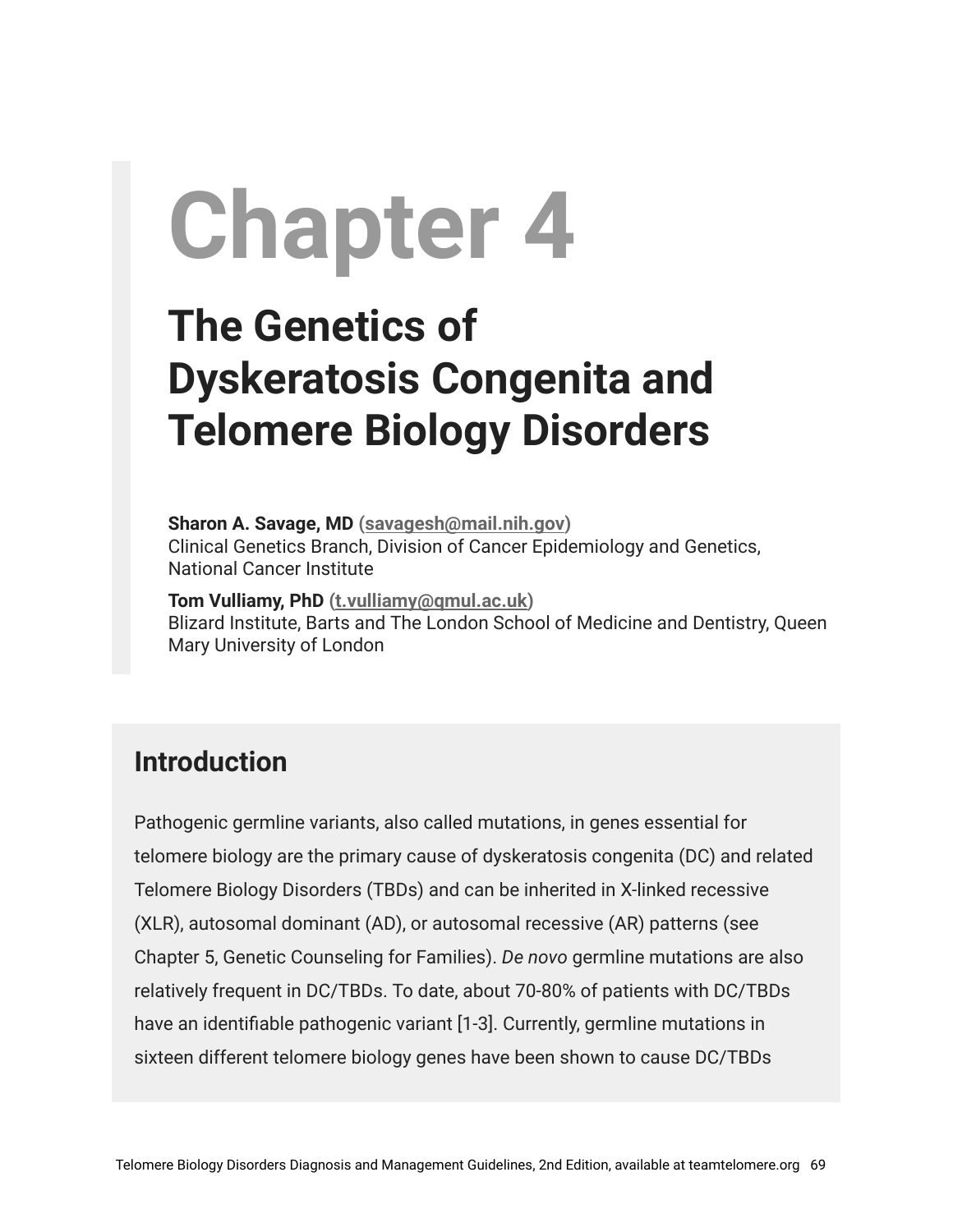(Figure 1) [1-4]. Seven of them are well-established disease genes (*DKC1*, *TERT*, *TERC*, *TINF2*, *CTC1*, *RTEL1* and *PARN*) while nine have so far been reported in only a small number of families (*NOP10*, *NHP2*, *WRAP53*, *ACD*, *POT1*, *STN1*, *NAF1*, *ZCCHC8* and *MDM4*). Genetic variants in *USB1* have been reported in patients with symptoms similar to those of DC/TBDs but with normal telomere lengths and more recently, variants in NPM1 that affect a modification of ribosomal RNA, have been reported in two DC/TBD patients. Most of the DC/TBD-associated pathogenic variants reported occur in a single patient and/or their family members (*i.e.*, a private mutation). However, a few do occur repetitively in multiple unrelated patients, most notably p.Ala353Val in *DKC1* (more than 40 families), p.Arg282His in *TINF2* (more than 30 families), and p.Arg1264His in *RTEL1* (a founder mutation in people of Ashkenazi Jewish ancestry) [5, 6]. As described elsewhere, there is a wide range of phenotypes associated with pathogenic variants in these genes (Table 1).

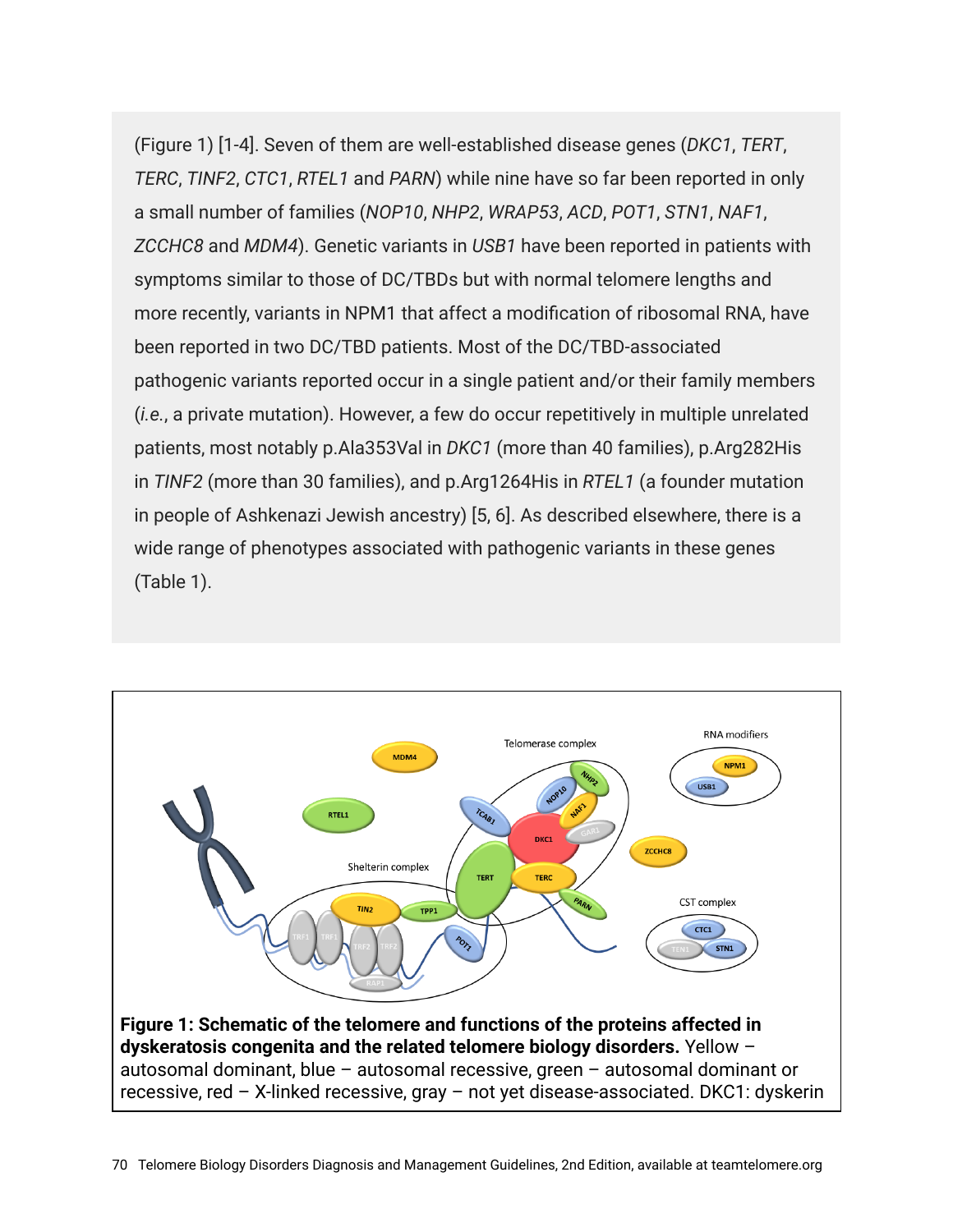(encoding gene *DKC1*); TERC: hTR, human telomerase RNA component (*TERC*); TERT: human telomerase reverse transcriptase (*TERT*); NOP10: nuclear protein family A, member 3 (*NOP10*); NHP2: NOLA2 nucleolar protein family A, member 2 (NHP2); NAF1: nuclear assembly factor 1 ribonucleoprotein (*NAF1*); GAR1: nucleolar protein family A, member 1 (*GAR1*); PARN: poly (A)-specific ribonuclease (*PARN*); TCAB1: telomere Cajal body associated protein 1 (*WRAP53*); TPP1: telomere protection protein 1 (*ACD*); STN1: CST complex subunit (*STN1*); CTC1: conserved telomere maintenance component 1 (*CTC1*); RTEL1: Regulator of telomere elongation helicase 1 (*RTEL1*); TIN2: TERF1 interacting nuclear factor 2 (*TINF2*); TRF1: telomeric repeat binding factor 1 (*TERF1*); TRF2: telomeric repeat binding factor 2 (*TERF2*); RAP1: TERF2 interacting protein (*RAP1*).

Components are grouped based on their function.

#### **Telomerase-Associated Genes**

The first DC-associated gene, XLR *DKC1*, was discovered by linkage analysis in 1998 [7]. The protein encoded by this gene, called dyskerin, was known by homology to be involved in the maturation of ribosomal RNA. The connection between DC/TBDs and telomere length was made when dyskerin was shown to affect telomerase RNA. Primary fibroblasts (skin cells) and lymphoblasts (made from lymphocytes, a type of white blood cell) from patients with DC bearing *DKC1* mutations exhibited low levels of telomerase RNA, reduced telomerase activity, and short telomeres compared to normal controls [8].

The link between DC/TBDs and telomere biology was supported by the subsequent discovery of pathogenic variants in hTERT or hTR (encoded by *TERT* and *TERC*, respectively) in patients with AD forms of DC/TBDs [9, 10]. The *TERT* variants found in these patients are generally nonsynonymous coding mutations that lead to reduction of telomerase activity due to changes in key amino acids. *TERC* encodes the RNA template required for the addition of the (TTTAGG)n telomeric DNA nucleotide repeats by telomerase. In addition to mutations affecting the template region of *TERC*, mutations in other domains as well as the promoter region of *TERC* have been described [11]. Rarely, *TERT* can be a cause of AR forms of DC/TBD; biallelic pathogenic variants are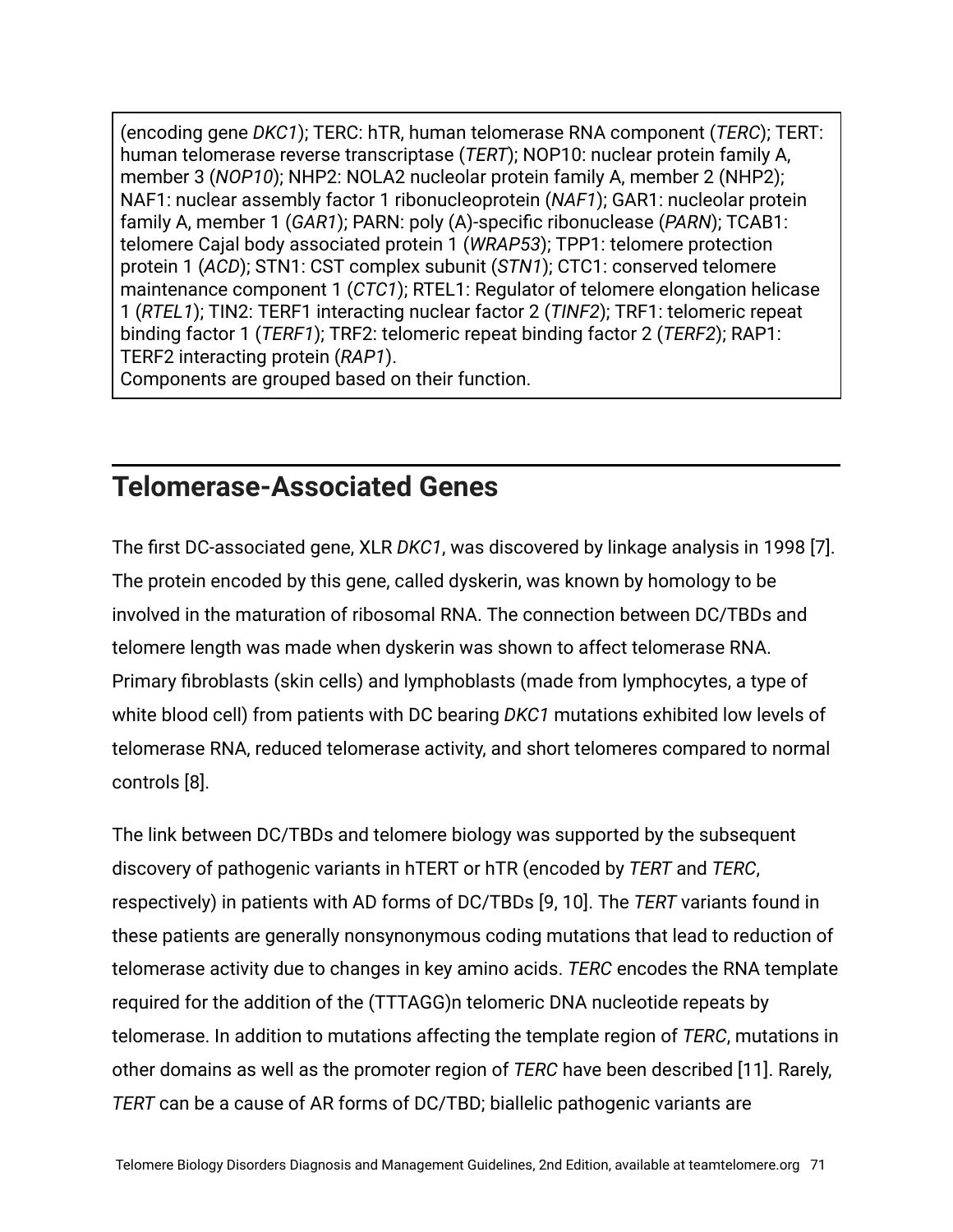associated with more severe disease and patients have dramatically reduced levels of telomerase. AR DC/TBD can also be the result of biallelic mutations in *NOP10* or *NHP2*, (encoded by genes of the same names), both of which affect telomerase biogenesis, while heterozygous mutations in *NHP2* have been reported in families with AD pulmonary fibrosis (PF) [12-14]. Loss of function variants in *NAF1*, another factor involved in telomerase biogenesis, have been found in two families presenting with AD inheritance of DC/TBD and affected individuals diagnosed with PF, myelodysplastic syndrome (MDS), and/or liver disease [15].

Disruption of telomerase trafficking in the nucleus can result from germline mutations in TCAB1 (encoded by *WRAP53*) [10]. Patients with compound heterozygous mutations in TCAB1 were reported to have features of classic DC. Their relatives who had one mutant allele had normal telomere lengths, suggesting that biallelic mutations are required for clinical manifestations. Compound heterozygous mutations in patient cells prevented telomerase from localizing to Cajal bodies for assembly. This results in misdirection of telomerase RNA to the nucleoli and precludes telomerase from elongating telomeres.

Defects in the maturation of hTR can also cause DC/TBDs. Bialleic mutations in PARN, a deadenylase which mediates 3'-end processing of hTR, were shown to cause severe early onset DC resembling the Hoyeraal Hreidarsson syndrome (HH) [16-19]. Heterozygous mutations in PARN, on the other hand, are associated with AD inheritance of PF [20]. More recently, a mutation ZCCHC8, which is also required for hTR 3'-end maturation, has been found in a family with AD PF [21].

#### **The Shelterin Telomere Protection Complex**

Germline pathogenic variants in TIN2 (encoded by *TINF2*) are also responsible for AD DC, mostly occurring *de novo* [22, 23]. TIN2 is not directly involved in telomerase function; rather, it is part of the shelterin complex, a six-protein telomere-specific complex that protects telomeres and participates in length regulation. Causative *TINF2*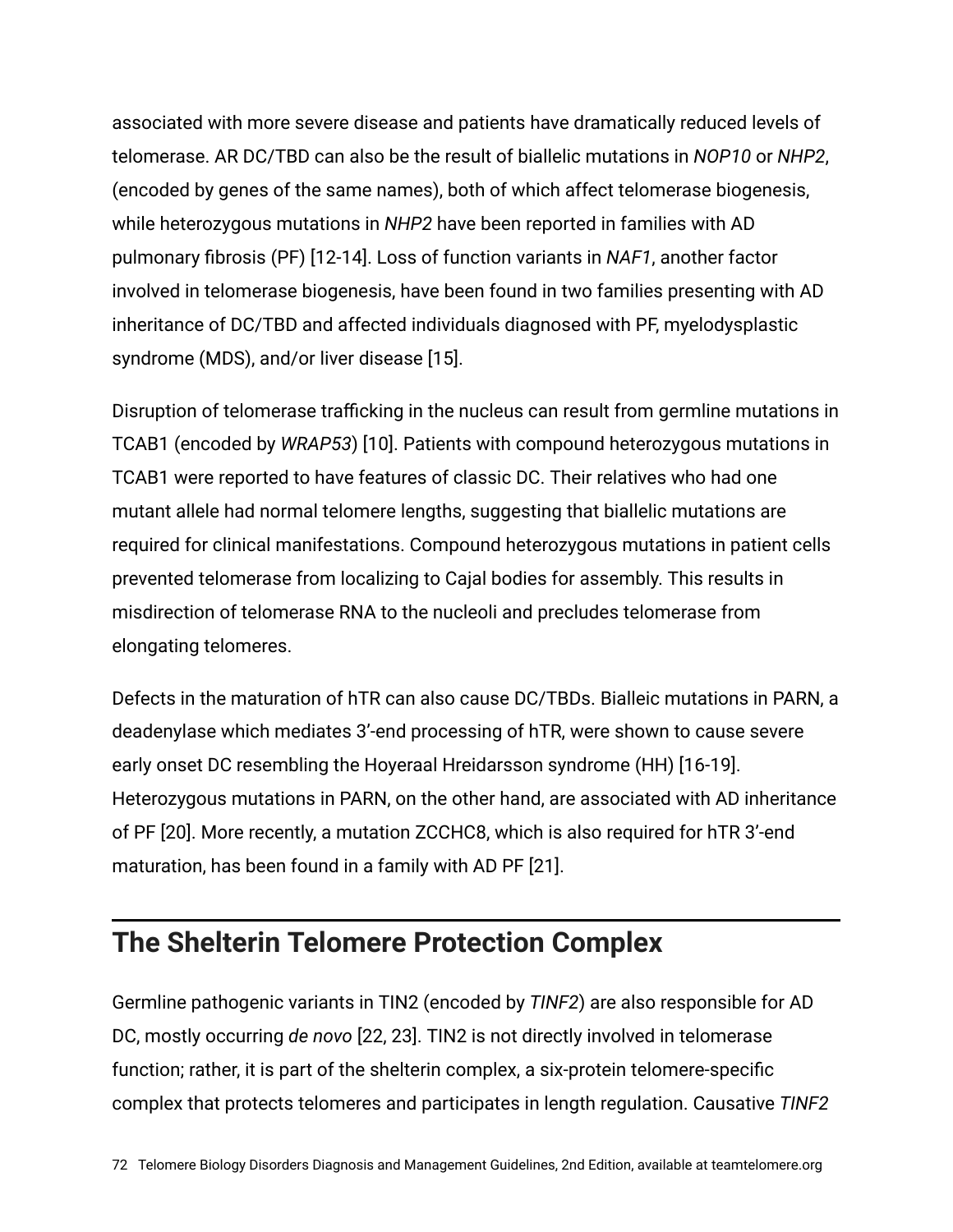mutations cluster at the consensus site for heterochromatin protein 1-gamma (HP1 $\chi$ ). This association between *TINF2* and HP1ɣ is required for sister telomere cohesion, thereby preventing sister telomere loss [24].

Pathogenic variants in two other shelterin components, *ACD* (encoding TPP1), and *POT1* (encodes POT1), have been described in rare patients with TBDs. Patients with *ACD* variants presented with variable phenotypes, including HH with AR inheritance and aplastic anemia/myelodysplasia with AD inheritance [25, 26]. *POT1* biallelic variants were identified in a patient with Coats plus [27].

# **Telomere Capping Proteins**

Compound heterozygous pathogenic variants in CTC1 were first reported as a cause of Coats plus and in a clinically similar disorder termed cranioretinal microangiopathy with calcifications and cysts [28, 29]. Patients with those mutations had short telomeres and features that phenotypically overlapped with DC/TBDs [28-30]. Mutations in *CTC1* were subsequently demonstrated to cause AR DC/TBDs [31, 32]. Patient telomere length in *CTC1*-associated DC/TBD was not as short as in DC/TBD due to other causes, but still shorter than unaffected individuals. *CTC1* encodes part of the CST complex along with *STN1* and *TEN1*. Two individuals with Coats plus due to pathogenic germline variants in *STN1* have also been described [33]. The CST complex has both extra-telomeric and telomeric roles; at the telomere, it cooperates with the shelterin complex to protect telomeres from degradation and aberrant recognition by DNA repair machinery [34].

#### **Regulator of Telomere Elongation Helicase 1 (***RTEL1***)**

Several groups independently identified *RTEL1* mutations using whole exome sequencing in families with DC and HH [35-37]. The RTEL1 protein regulates telomere length, may interact with PCNA (proliferating cell nuclear antigen), and also plays a role in DNA repair [4, 38]. Most of the *RTEL1* mutations appear to be AR, but AD mutations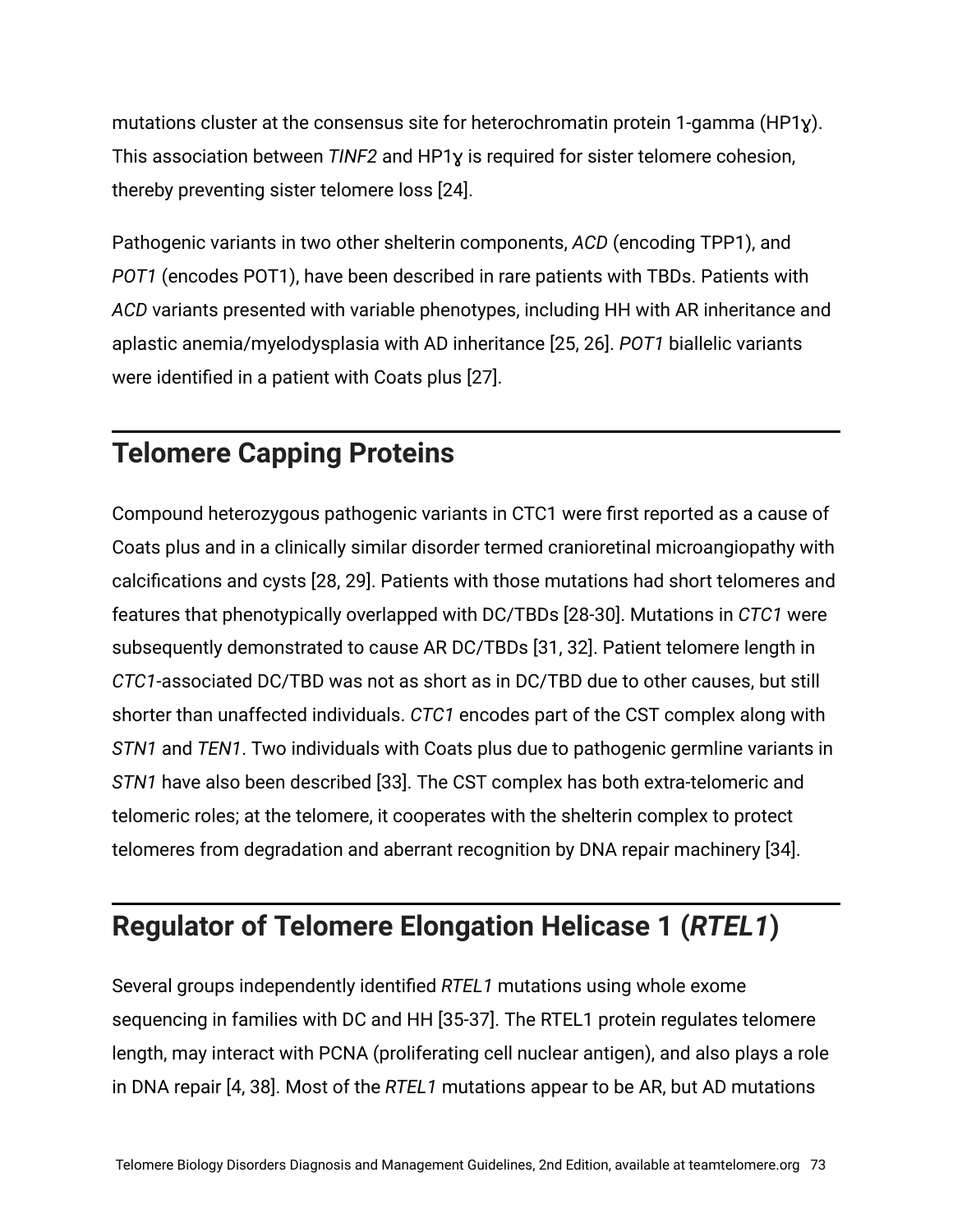have also been reported, particularly in patients presenting with late onset pulmonary disease [14, 39]. As many as 1 in 100 to 1 in 200 individuals of Ashkenazi Jewish ancestry may carry the RTEL1 p.Arg1264His founder mutation, which has led to the inclusion of *RTEL1* in prenatal genetic testing panels for this population [6, 40, 41].

## **U6 Small Nuclear RNA Biogenesis 1 (***USB1***)**

Linkage analysis led to the identification of mutations in *C16orf57*, which at the time was of unknown function [27]. It is now called *USB1* and known to be involved in the maturation of a small nuclear RNA (U6), which plays a crucial role in RNA splicing. *USB1* mutations were first reported in individuals with Rothmund Thomson syndrome and poikiloderma with neutropenia, suggesting an overlapping clinical spectrum [42]. These patients, including those with a DC/TBD phenotype, tend to have normal telomere lengths. However, it is interesting to note that yeast cells which lack the orthologue of this protein (*Δmpn1*) display increased levels of telomeric repeat-containing RNA and short telomeres [29].

## **MDM4 Regulator of P53**

MDM4 is a key regulator of the tumor suppressor protein p53 (encoded by *TP53*). AD inheritance of a pathogenic variant in *MDM4* was discovered in a family with a history of bone marrow failure, early-onset head and neck squamous cell carcinoma, and short telomeres. Laboratory and animal model studies showed that the *MDM4* variant activated the p53 pathway which, in turn, caused telomere dysfunction [43].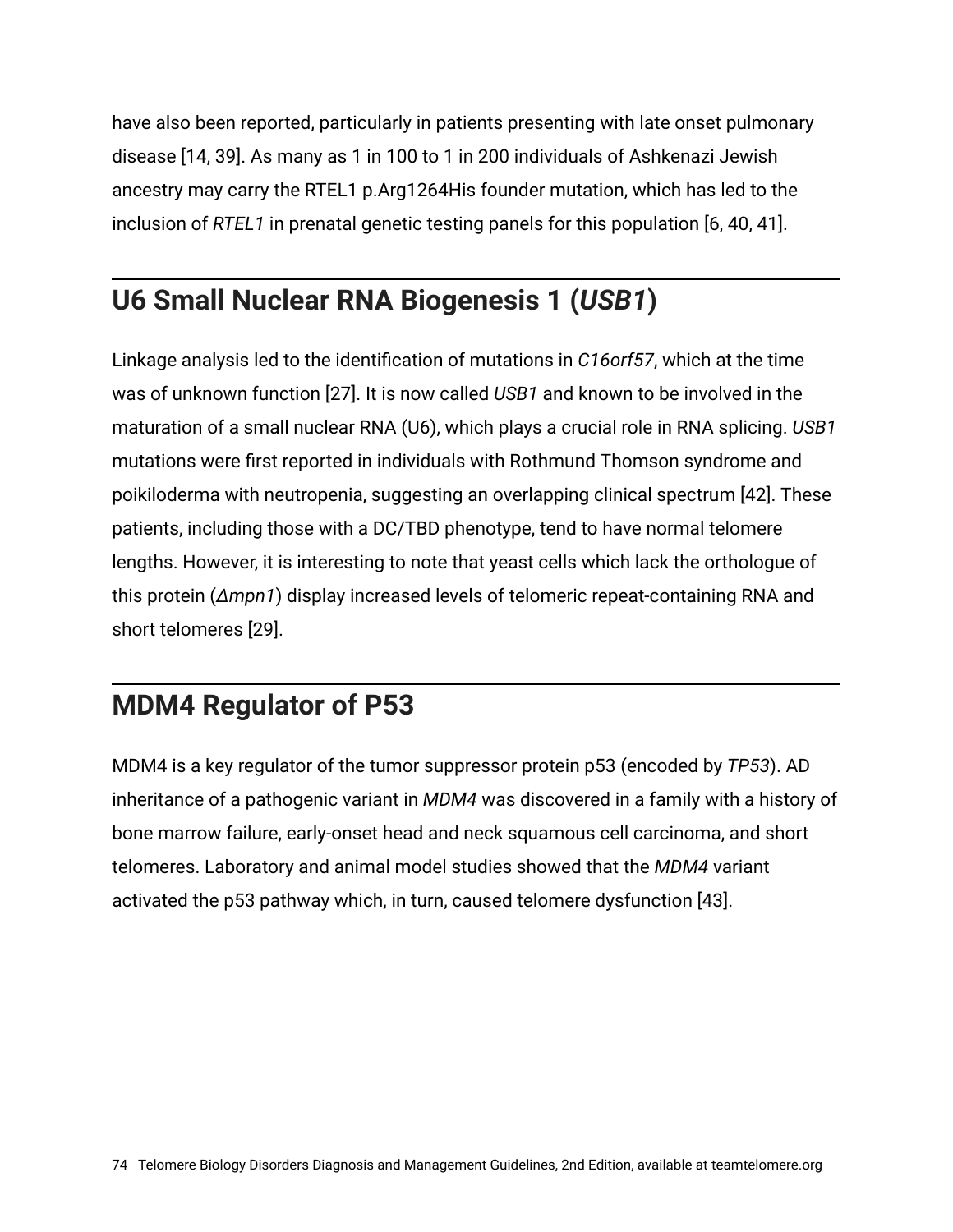**Table 1. Genes associated with DC/TBDs.**

| Gene              | <b>Gene Product</b> | <b>Patterns of</b><br><b>Inheritance</b> | <b>Role</b>                                       | <b>Predominant</b><br><b>Phenotypes</b> |
|-------------------|---------------------|------------------------------------------|---------------------------------------------------|-----------------------------------------|
| <b>ACD</b>        | TPP1                | AD, AR                                   | Shelterin<br>component                            | DC-like                                 |
| CTC1              | CTC1                | <b>AR</b>                                | Telomere<br>extension                             | DC, CP, CM                              |
| DKC1              | <b>Dyskerin</b>     | <b>XLR</b>                               | Telomerase<br>component                           | DC, HHS                                 |
| MDM4              | MDM4                | <b>AD</b>                                | Telomere<br>associated<br>regulation of p53       | DC-like                                 |
| NAF1              | NAF1                | <b>AD</b>                                | Telomerase<br>component                           | PF                                      |
| NHP <sub>2</sub>  | NHP <sub>2</sub>    | AR, AD                                   | Telomerase<br>component                           | DC, PF                                  |
| NOP <sub>10</sub> | <b>NOP10</b>        | <b>AR</b>                                | Telomerase<br>component                           | <b>DC</b>                               |
| NPM1              | NPM <sub>1</sub>    | <b>AD</b>                                | No telomere<br>association (rRNA<br>modification) | <b>DC</b>                               |
| <b>PARN</b>       | <b>PARN</b>         | AR, AD                                   | hTR maturation                                    | DC, HHS, PF                             |
| POT <sub>1</sub>  | POT <sub>1</sub>    | <b>AR</b>                                | Shelterin<br>component                            | CP                                      |
| RTEL1             | RTEL1               | AR, AD                                   | Telomere<br>replication                           | DC, HHS, PF,<br>MDS, LC                 |
| STN <sub>1</sub>  | STN <sub>1</sub>    | <b>AR</b>                                | Telomere<br>extension                             | CP                                      |
| <b>TERC</b>       | hTR                 | AD                                       | Telomerase<br>component                           | DC, AA, MDS,<br><b>PF</b>               |
| <b>TERT</b>       | hTERT               | AD, AR                                   | Telomerase<br>component                           | DC, AA, MDS,<br>PF, LC                  |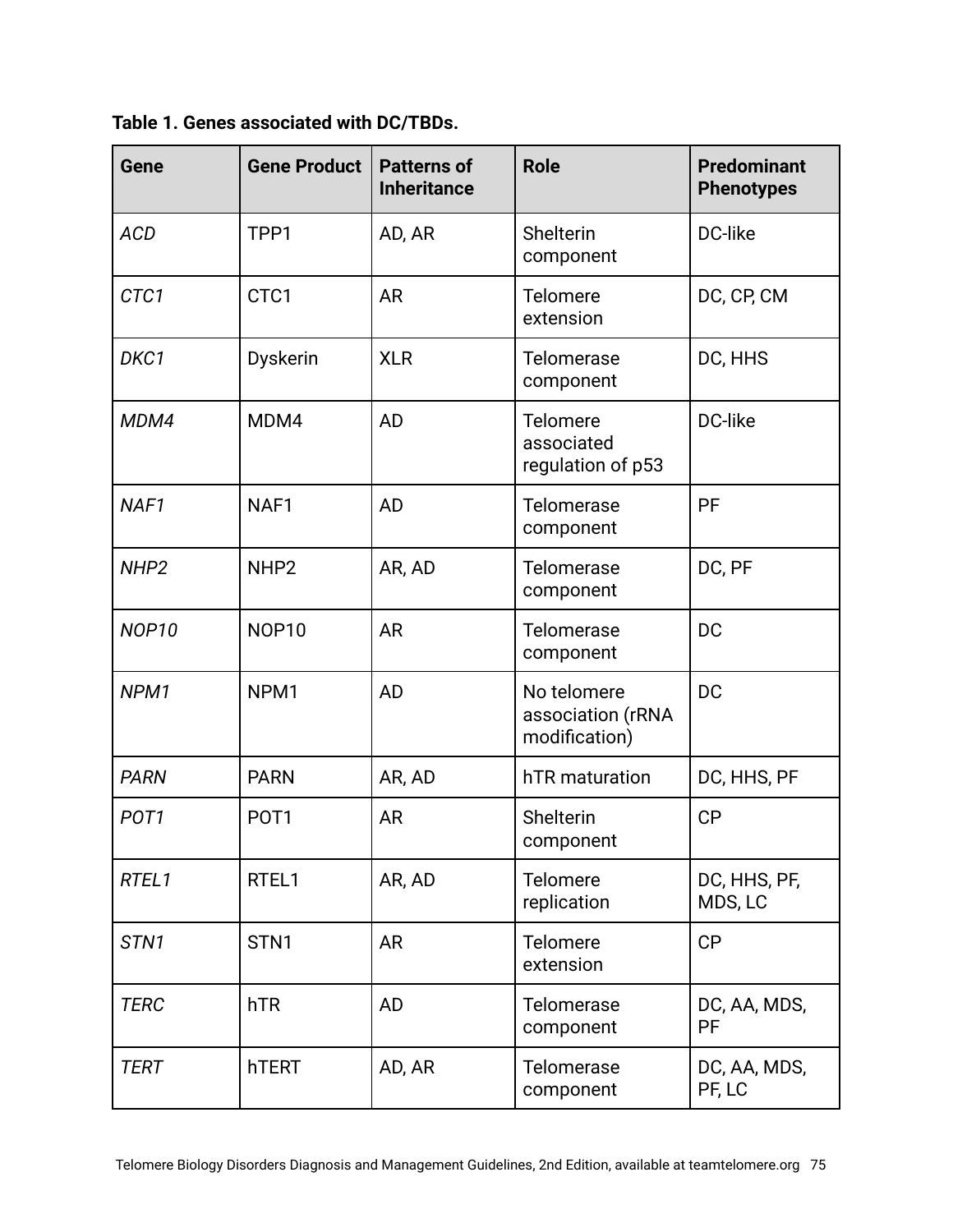| TINF <sub>2</sub> | TIN <sub>2</sub> | <b>AD</b> | <b>Shelterin</b><br>component                       | DC               |
|-------------------|------------------|-----------|-----------------------------------------------------|------------------|
| USB1              | USB1             | <b>AR</b> | No telomere<br>association<br>(snRNA<br>maturation) | DC-like, PN, RTS |
| WRAP53            | TCAB1            | <b>AR</b> | Telomerase<br>component                             | <b>DC</b>        |
| ZCCHC8            | ZCCHC8           | <b>AD</b> | hTR maturation                                      | <b>PF</b>        |

Abbreviations: DC, dyskeratosis congenita; HHS, Hoyeraal Hreidarsson syndrome; AA, aplastic anaemia; MDS, myelodysplastic syndrome;

AML, acute myeloid leukaemia; PF, pulmonary fibrosis; LC, liver cirrhosis; RS, Revesz syndrome; CR, Coat's retinopathy/plus; CM, cerebroretinal microangiopathy with calcification and cysts; PN, poikiloderma with neutropenia; RTS, Rothmund-Thomson syndrome.

#### **Genetic Heterogeneity**

Our understanding of the genetic causes of DC/TBDs is complicated by the presence of silent carriers and variable clinical manifestations that progress with time. This variability results in incomplete clinical penetrance of disease-associated pathogenic variants. Incomplete penetrance occurs in genetic disorders when a person with a disease-associated mutation does not develop the expected clinical features. This is possibly due to a combination of genetic, environmental, and lifestyle factors. As more family members are tested for TBD-associated mutations, more silent carriers are being recognized. Specifically, carriers of germline mutations in *TERT*, *TERC*, *RTEL1*, and *PARN* with few symptoms consistent with DC/TBDs have been identified because of the increased scrutiny brought about by the diagnosis of a family member. This occurs at least in part because the clinical signs and symptoms of DC/TBDs can develop at different rates in different individuals, even within the same family. For example, the phenotype of very short telomeres (less than the first percentile for age – 99 of 100 people of the same age have longer telomeres) in individuals from a family with variable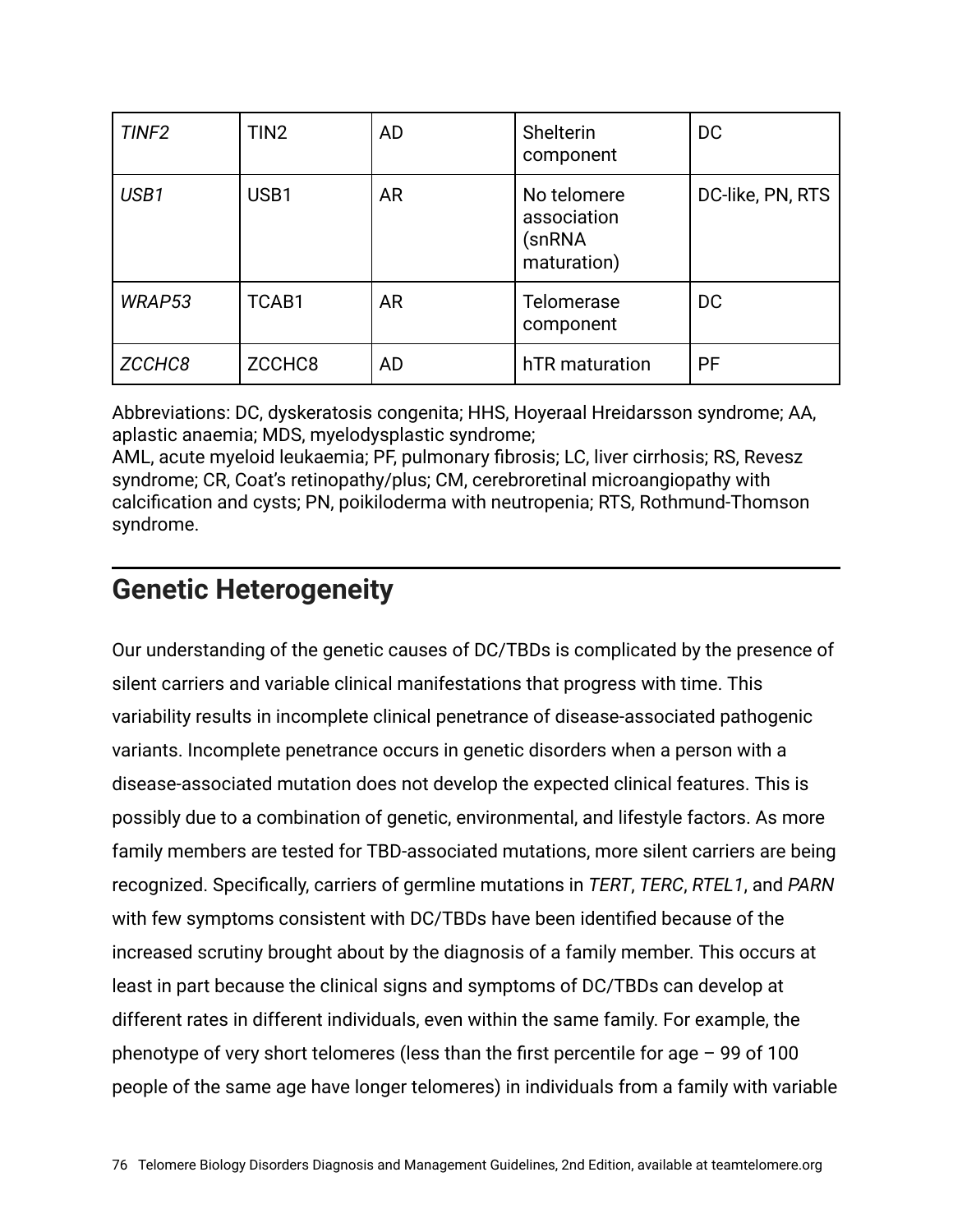clinical penetrance was used in the linkage scan that discovered mutations in *TINF2* as a cause of DC [30]. Silent carriers of DC/TBD-associated mutations should be counseled regarding their potential risk of disease.

As next generation sequencing technologies become widely available to aid in the molecular diagnosis of DC/TBDs, the number of genetic variants of unknown significance identified increases significantly. The status of these variants remains uncertain until further laboratory, population, and/or family studies are conducted to determine whether they are clinically significant or benign. This is true for all rare diseases and as a result, more stringent criteria have been introduced in order to assign pathogenic status to novel variants. In genes such as *TERT* where private (occurring in one family only) missense (amino acid changing) mutations with variable penetrance are the most common cause of disease, new sporadic variants will often not meet sufficient criteria to be classified as pathogenic.

Genetic anticipation refers to a younger age of onset and increased severity of the symptoms of a disease over successive generations within a family. This has been reported in cases of telomerase haploinsufficiency: older generations are often asymptomatic or may have adult-onset pulmonary fibrosis and/or liver disease, but later generations with the same mutation can exhibit classic symptoms of DC or present with aplastic anemia in childhood [9, 44, 45]. A similar finding has been noted in a family with a *TINF2* mutation [46]. It is also notable that in all of these reports the offspring have shorter telomeres than the parents.

Genetic analysis of DC/TBDs is made more complex by the recent identification of somatic mosaic reversion. This phenomenon has been reported in DC families where a germline *TERC* mutation identified in skin fibroblasts was spontaneously corrected by mitotic recombination in blood cells [33].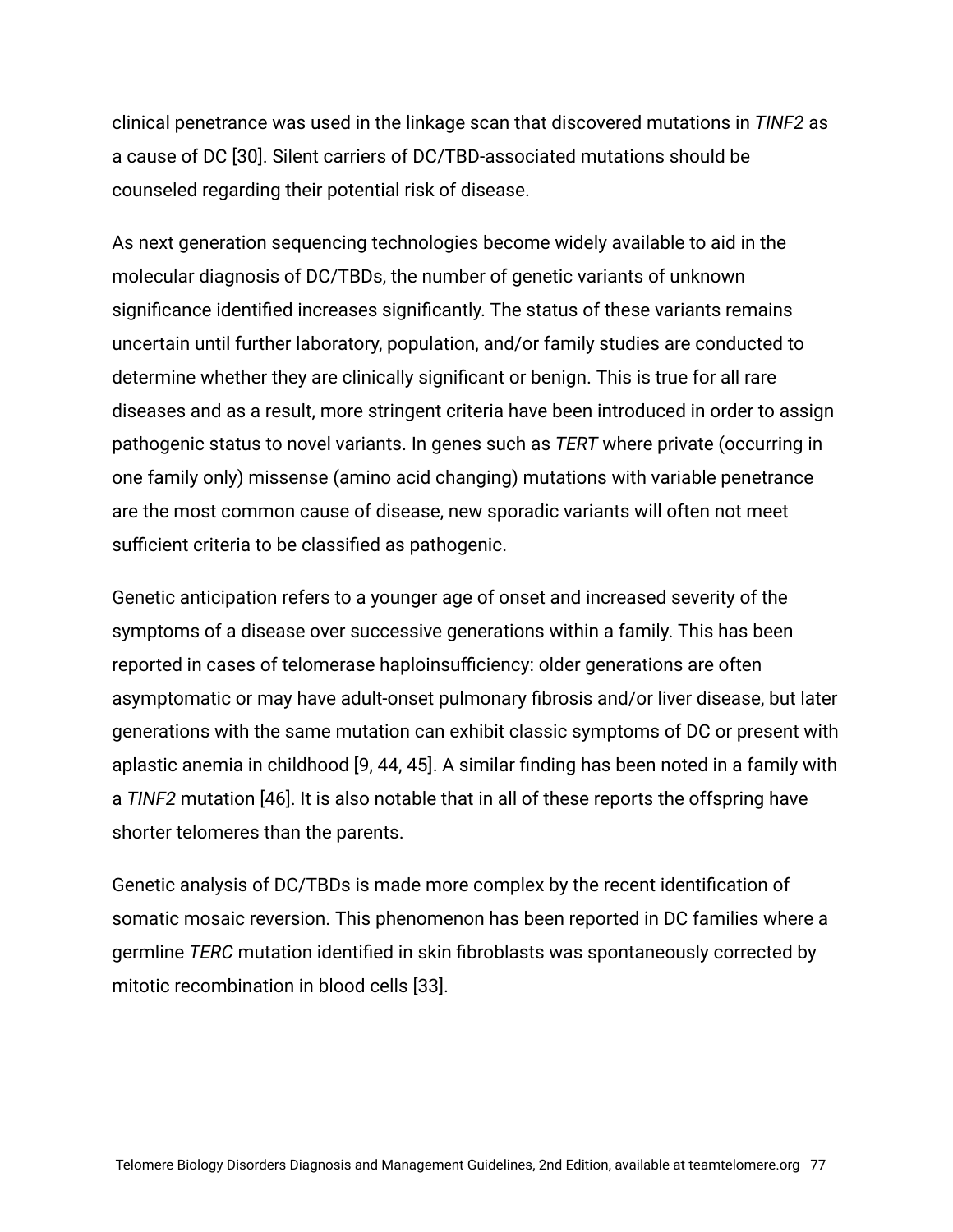#### **Summary**

Causative germline pathogenic variants (*i.e.*, mutations) have been identified in about 70-80% of patients with DC/TBDs. Scientists are using next-generation sequencing technologies to discover the genetic cause of DC/TBDs in mutation-negative families. Genetic counseling for the patient and their family members is an integral component of DC/TBD clinical management (see Chapter 5, Genetic Counseling for Families). This can be particularly challenging in the context of the variable penetrance and variants of unknown significance, discussed above.

#### **References**

- 1. Savage SA, Niewisch MR. Dyskeratosis Congenita and Related Telomere Biology Disorders. 2009 Nov 12 [updated 2022 Mar 31]. In: Adam MP, Ardinger HH, Pagon RA, Wallace SE, Bean LJH, Gripp KW, Mirzaa GM, Amemiya A, editors. GeneReviews® [Internet]. Seattle (WA): University of Washington, Seattle; 1993–2022.
- 2. Niewisch MR, Savage SA. An update on the biology and management of dyskeratosis congenita and related telomere biology disorders. *Expert Rev Hematol.* 2019;12(12):1037-1052.
- 3. Bertuch AA. The molecular genetics of the telomere biology disorders. *RNA Biol.* 2016;13(8):696-706.
- 4. Grill S, Nandakumar J. Molecular mechanisms of telomere biology disorders. *J Biol Chem.* 2020;296:100064.
- 5. Ballew BJ, Joseph V, De S, et al. A Recessive Founder Mutation in Regulator of Telomere Elongation Helicase 1, RTEL1, Underlies Severe Immunodeficiency and Features of Hoyeraal Hreidarsson Syndrome. *Plos Genetics.* 2013;9(8).
- 6. Jalas C, Fedick A, Ballew BJ, et al. Higher Than Expected Carrier Frequency Of The Dyskeratosis Congenita RTEL1 p.Arg1264His recessive Founder In Individuals Of Ashkenazi Jewish Ancestry. *Blood.* 2013;122(21).
- 7. Knight SW, Heiss NS, Vulliamy TJ, et al. Unexplained aplastic anaemia, immunodeficiency, and cerebellar hypoplasia (Hoyeraal-Hreidarsson syndrome) due to mutations in the dyskeratosis congenita gene, DKC1. *British journal of haematology.* 1999;107(2):335-339.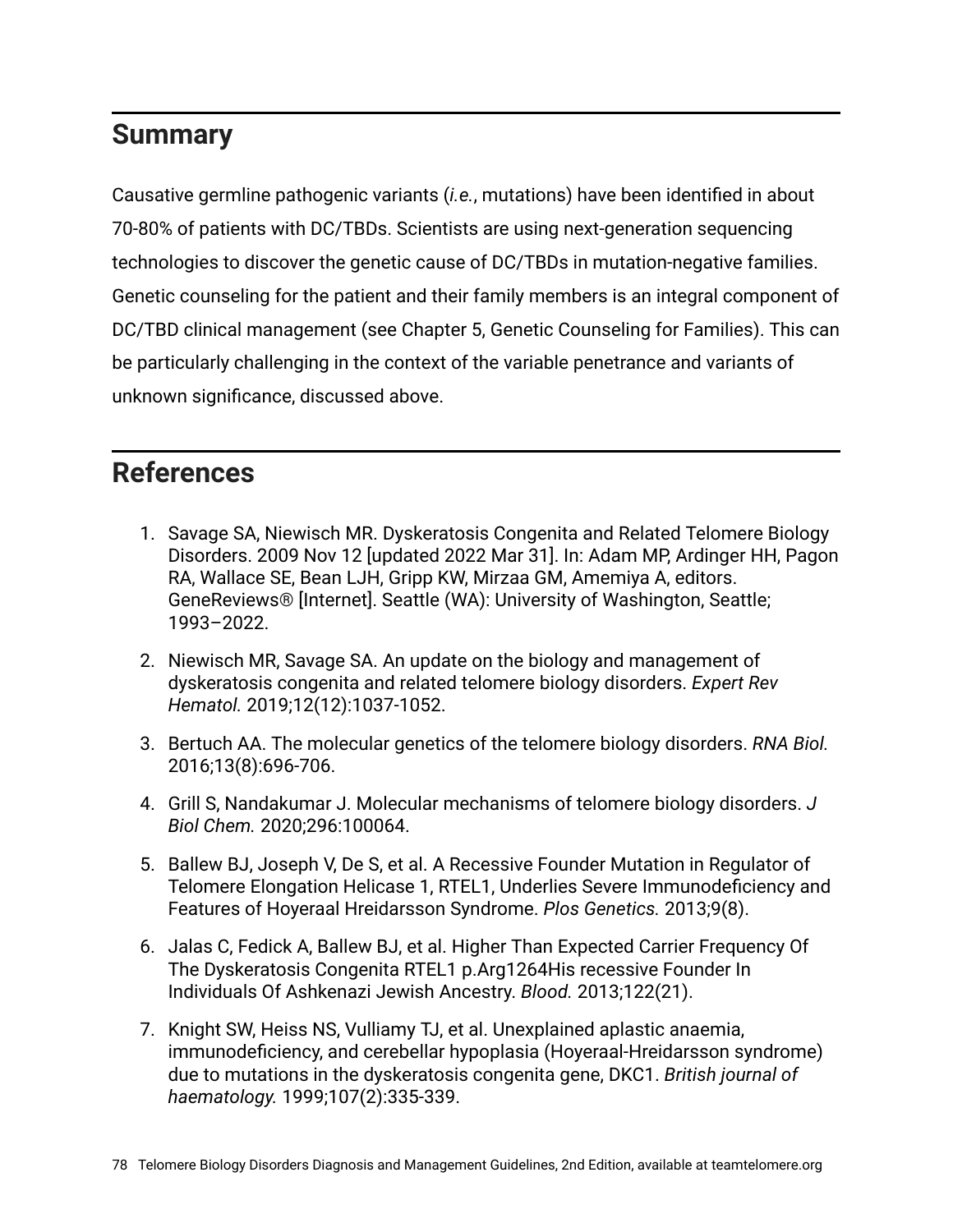- 8. Mitchell JR, Wood E, Collins K. A telomerase component is defective in the human disease dyskeratosis congenita. *Nature*. 1999;402(6761):551-555.
- 9. Yamaguchi H, Calado RT, Ly H, et al. Mutations in TERT, the gene for telomerase reverse transcriptase, in aplastic anemia. *N Engl J Med*. 2005;352(14):1413-1424.
- 10.Vulliamy TJ, Walne A, Baskaradas A, Mason PJ, Marrone A, Dokal I. Mutations in the reverse transcriptase component of telomerase (TERT) in patients with bone marrow failure. *Blood Cells Mol Dis.* 2005;34(3):257-263.
- 11.Aalbers AM, Kajigaya S, van den Heuvel-Eibrink MM, van der Velden VH, Calado RT, Young NS. Human telomere disease due to disruption of the CCAAT box of the TERC promoter. *Blood*. 2012;119(13):3060-3063.
- 12.Vulliamy T, Beswick R, Kirwan M, et al. Mutations in the telomerase component NHP2 cause the premature ageing syndrome dyskeratosis congenita. *Proc Natl Acad Sci U S A*. 2008;105(23):8073-8078.
- 13.Walne AJ, Vulliamy T, Marrone A, et al. Genetic heterogeneity in autosomal recessive dyskeratosis congenita with one subtype due to mutations in the telomerase-associated protein NOP10. *Hum Mol Genet*. 2007;16(13):1619-1629.
- 14.Benyelles M, O'Donohue MF, Kermasson L, et al. NHP2 deficiency impairs rRNA biogenesis and causes pulmonary fibrosis and Hoyeraal-Hreidarsson syndrome. *Hum Mol Genet*. 2020;29(6):907-922.
- 15.Stanley SE, Gable DL, Wagner CL, et al. Loss-of-function mutations in the RNA biogenesis factor <em>NAF1</em> predispose to pulmonary fibrosis–emphysema. *Science Translational Medicine.* 2016;8(351):351ra107-351ra107.
- 16.Burris AM, Ballew BJ, Kentosh JB, et al. Hoyeraal-Hreidarsson Syndrome due to PARN Mutations: Fourteen Years of Follow-Up. *Pediatr Neurol.* 2016;56:62-68 e61.
- 17.Dhanraj S, Gunja SM, Deveau AP, et al. Bone marrow failure and developmental delay caused by mutations in poly(A)-specific ribonuclease (PARN). *J Med Genet*. 2015;52(11):738-748.
- 18.Moon DH, Segal M, Boyraz B, et al. Poly(A)-specific ribonuclease (PARN) mediates 3'-end maturation of the telomerase RNA component. *Nat Genet.* 2015;47(12):1482-1488.
- 19.Tummala H, Walne A, Collopy L, et al. Poly(A)-specific ribonuclease deficiency impacts telomere biology and causes dyskeratosis congenita. *J Clin Invest.* 2015;125(5):2151-2160.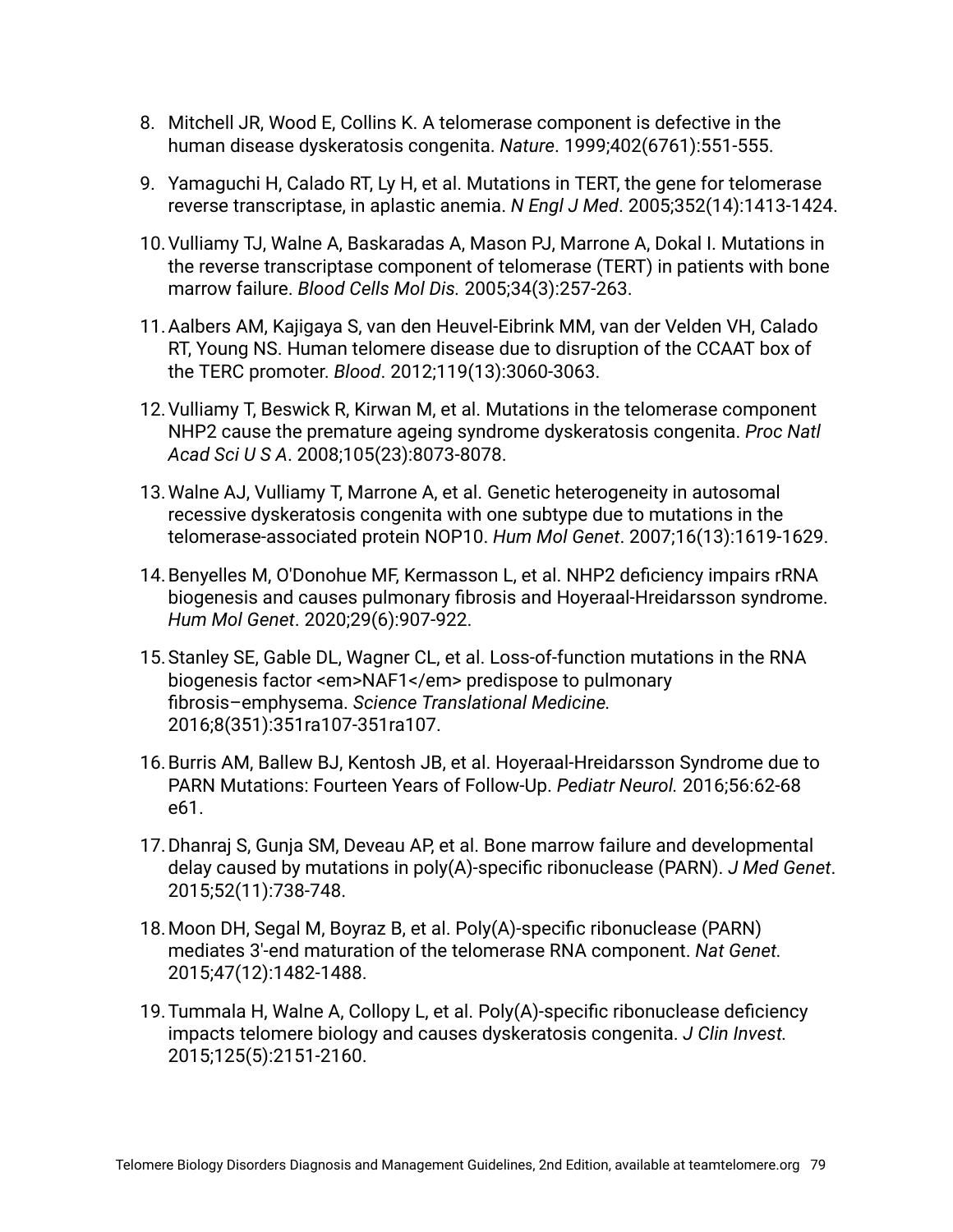- 20.Stuart BD, Choi J, Zaidi S, et al. Exome sequencing links mutations in PARN and RTEL1 with familial pulmonary fibrosis and telomere shortening. *Nat Genet*. 2015;47(5):512-517.
- 21.Gable DL, Gaysinskaya V, Atik CC, et al. ZCCHC8, the nuclear exosome targeting component, is mutated in familial pulmonary fibrosis and is required for telomerase RNA maturation. *Genes Dev.* 2019;33(19-20):1381-1396.
- 22.Savage SA, Giri N, Baerlocher GM, Orr N, Lansdorp PM, Alter BP. TINF2, a component of the shelterin telomere protection complex, is mutated in dyskeratosis congenita. *Blood*. 2007;110(11):256A.
- 23.Walne AJ, Vulliamy T, Beswick R, Kirwan M, Dokal I. TINF2 mutations result in very short telomeres: analysis of a large cohort of patients with dyskeratosis congenita and related bone marrow failure syndromes. *Blood*. 2008;112(9):3594-3600.
- 24.Canudas S, Houghtaling BR, Bhanot M, et al. A role for heterochromatin protein 1 gamma at human telomeres. *Genes & Development*. 2011;25(17):1807-1819.
- 25.Guo Y, Kartawinata M, Li J, et al. Inherited bone marrow failure associated with germline mutation of ACD, the gene encoding telomere protein TPP1. *Blood*. 2014;124(18):2767-2774.
- 26.Kocak H, Ballew BJ, Bisht K, et al. Hoyeraal-Hreidarsson syndrome caused by a germline mutation in the TEL patch of the telomere protein TPP1. *Genes Dev.* 2014;28(19):2090-2102.
- 27.Takai H, Jenkinson E, Kabir S, et al. A POT1 mutation implicates defective telomere end fill-in and telomere truncations in Coats plus. *Genes Dev*. 2016;30(7):812-826.
- 28.Polvi A, Linnankivi T, Kivela T, et al. Mutations in CTC1, encoding the CTS telomere maintenance complex component 1, cause cerebroretinal microangiopathy with calcifications and cysts. *Am J Hum Genet*. 2012;90(3):540-549.
- 29.Anderson BH, Kasher PR, Mayer J, et al. Mutations in CTC1, encoding conserved telomere maintenance component 1, cause Coats plus. *Nat Genet.* 2012;44(3):338-342.
- 30.Savage SA. Connecting complex disorders through biology. *Nat Genet.* 2012;44(3):238-240.
- 31.Keller RB, Gagne KE, Usmani GN, et al. CTC1 Mutations in a patient with dyskeratosis congenita. *Pediatr Blood Cancer*. 2012;59(2):311-314.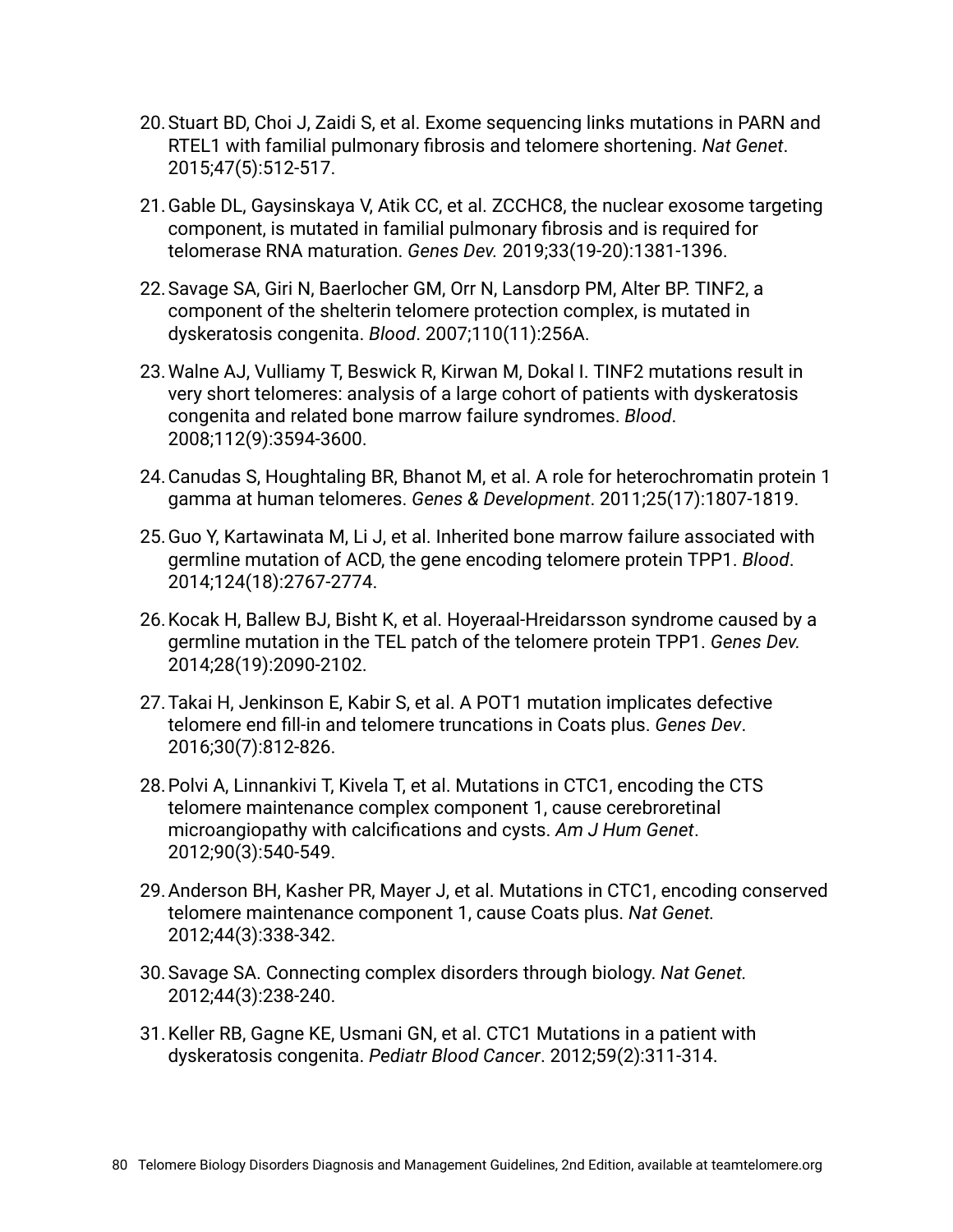- 32.Walne A, Bhagat T, Kirwan M, et al. Mutations in the telomere capping complex in bone marrow failure and related syndromes. *Haematologica*. 2012.
- 33.Simon AJ, Lev A, Zhang Y, et al. Mutations in STN1 cause Coats plus syndrome and are associated with genomic and telomere defects. *J Exp Med*. 2016;213(8):1429-1440.
- 34.Gu P, Jia S, Takasugi T, et al. CTC1-STN1 coordinates G- and C-strand synthesis to regulate telomere length. *Aging Cell.* 2018:e12783.
- 35.Ballew BJ, Yeager M, Jacobs K, et al. Germline mutations of regulator of telomere elongation helicase 1, RTEL1, in Dyskeratosis congenita. *Human genetics.* 2013;132(4):473-480.
- 36.Walne AJ, Vulliamy T, Kirwan M, Plagnol V, Dokal I. Constitutional mutations in RTEL1 cause severe dyskeratosis congenita. *American Journal of Human Genetics.* 2013;92(3):448-453.
- 37.Le Guen T, Jullien L, Touzot F, et al. Human RTEL1 deficiency causes Hoyeraal-Hreidarsson syndrome with short telomeres and genome instability. *Human molecular genetics.* 2013.
- 38.Vannier JB, Sarek G, Boulton SJ. RTEL1: functions of a disease-associated helicase. Trends Cell Biol. 2014;24(7):416-425.
- 39.Speckmann C, Sahoo SS, Rizzi M, et al. Clinical and Molecular Heterogeneity of RTEL1 Deficiency. *Front Immunol.* 2017;8:449.
- 40.Ballew BJ, Joseph V, De S, et al. A recessive founder mutation in regulator of telomere elongation helicase 1, RTEL1, underlies severe immunodeficiency and features of Hoyeraal Hreidarsson syndrome. *PLoS Genet.* 2013;9(8):e1003695.
- 41.Fedick AM, Shi L, Jalas C, et al. Carrier screening of RTEL1 mutations in the Ashkenazi Jewish population. *Clinical Genetics.* 2015;88(2):177-181.
- 42.Walne AJ, Vulliamy T, Beswick R, Kirwan M, Dokal I. Mutations in C16orf57 and normal-length telomeres unify a subset of patients with dyskeratosis congenita, poikiloderma with neutropenia and Rothmund-Thomson syndrome. *Human molecular genetics.* 2010;19(22):4453-4461.
- 43.Toufektchan E, Lejour V, Durand R, et al. Germline mutation of MDM4, a major p53 regulator, in a familial syndrome of defective telomere maintenance. *Sci Adv.* 2020;6(15):eaay3511.
- 44.Armanios M, Chen JL, Chang YP, et al. Haploinsufficiency of telomerase reverse transcriptase leads to anticipation in autosomal dominant dyskeratosis congenita. *Proc Natl Acad Sci U S A*. 2005;102(44):15960-15964.